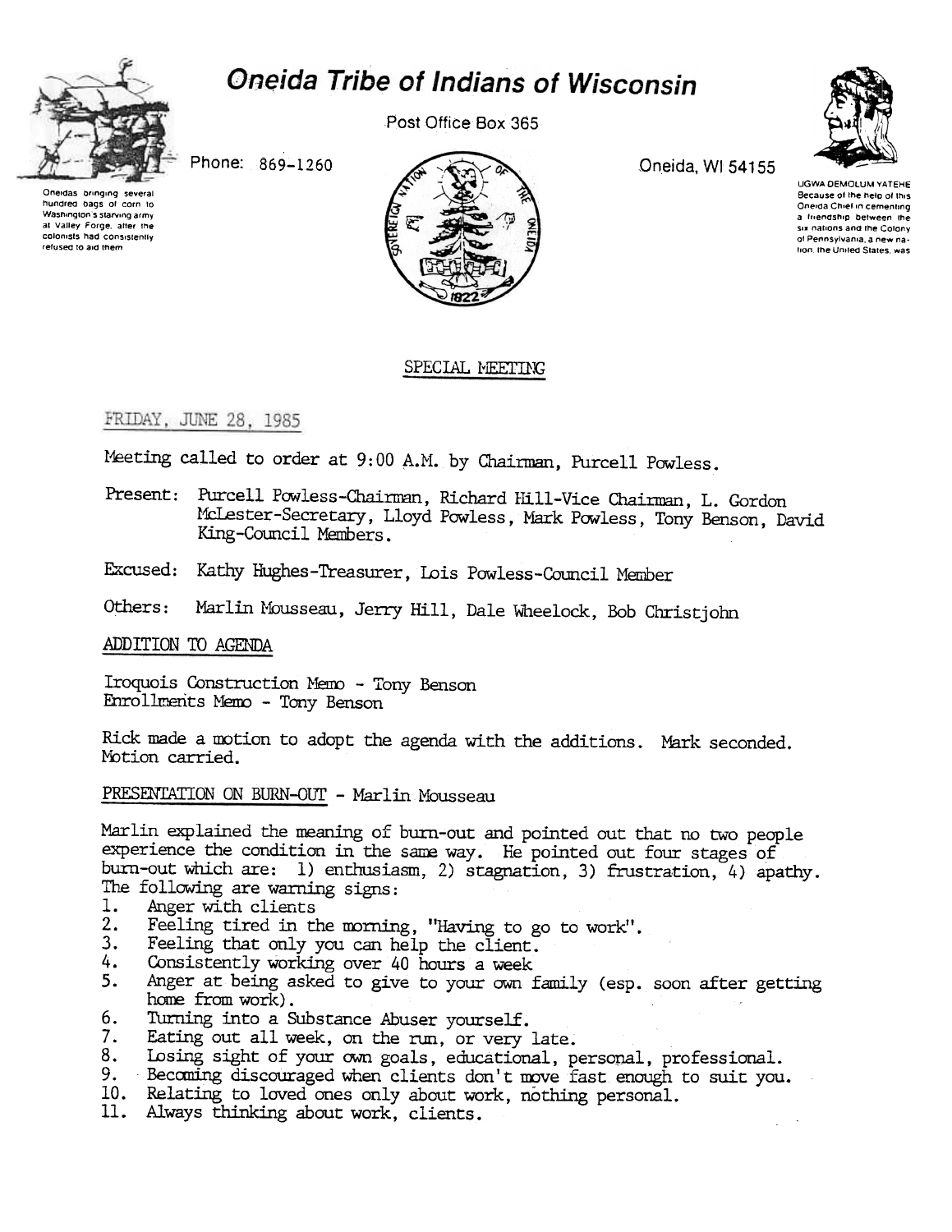Oneida Tribe of Indians or Wisconsin Special Meeting - June 28, 1985 Page 2

Burn-out (Continued)

- 12. Inability to sleep, relax, play, enjoy life.
- 13. Spending long inconvenient times with clients, dinner time, 2 A.M., etc.
- 14. Feeling your identity is the same thing as your job, not just what you do.
	- \* 3 or more symptom Burn out is starti 6 or more symptoms - You have Burn Out Take Action, Accept Help, Therapy as needed.

TRAVEL REQUEST -Lloyd Powless/Purcell Powless

Request to attend the nuclear Regulatory Commission meeting in Chicago, IL on July 31, - August 2, 1985. Gordon moved to approve. Rick seconded. Motion carried.

### HISTORIC PRESERVATION PROGRAM - Rick Hill

The certified Local Government program was enacted as part of the National Historic Preservation Act Amendments of 1980 and has been established in' Wisconsin to further encourage and assist historic preservation by local governments. A certified local government is any city, village, county, or town that has been certified by the State and Department of Interior and meets certain criteria. The Law Office reviewed the program and there were many questions to be answered. The law Office would like to know if they should continue with this matter.

After discussion, Lloyd moved to direct the Law Office to work with Bob Christjohn and Bob Smith to develop a ordinance concerning historic preservation. Gordon seconded. Mark opposed. Motion carried.

CONSERVATION BOARD MINUTES OF JUNE 19, 1985 - Rick Hill

Rick moved to approve the minutes of 6/19/85. Tony seconded. Motion carried.

REPORT ON DELINQUENCY OF LAND LEASE RENTAL - Jerry Hill

Lloyd moved to table this item until Kathy- and Lois could be present because they requested this report. Mark seconded.. Motion carried. This will be scheduled on the agenda on July 2, 1985.

PERSONNEL RECOMMENDATIONS - Dale Wheelock

HIRING INFORMATION: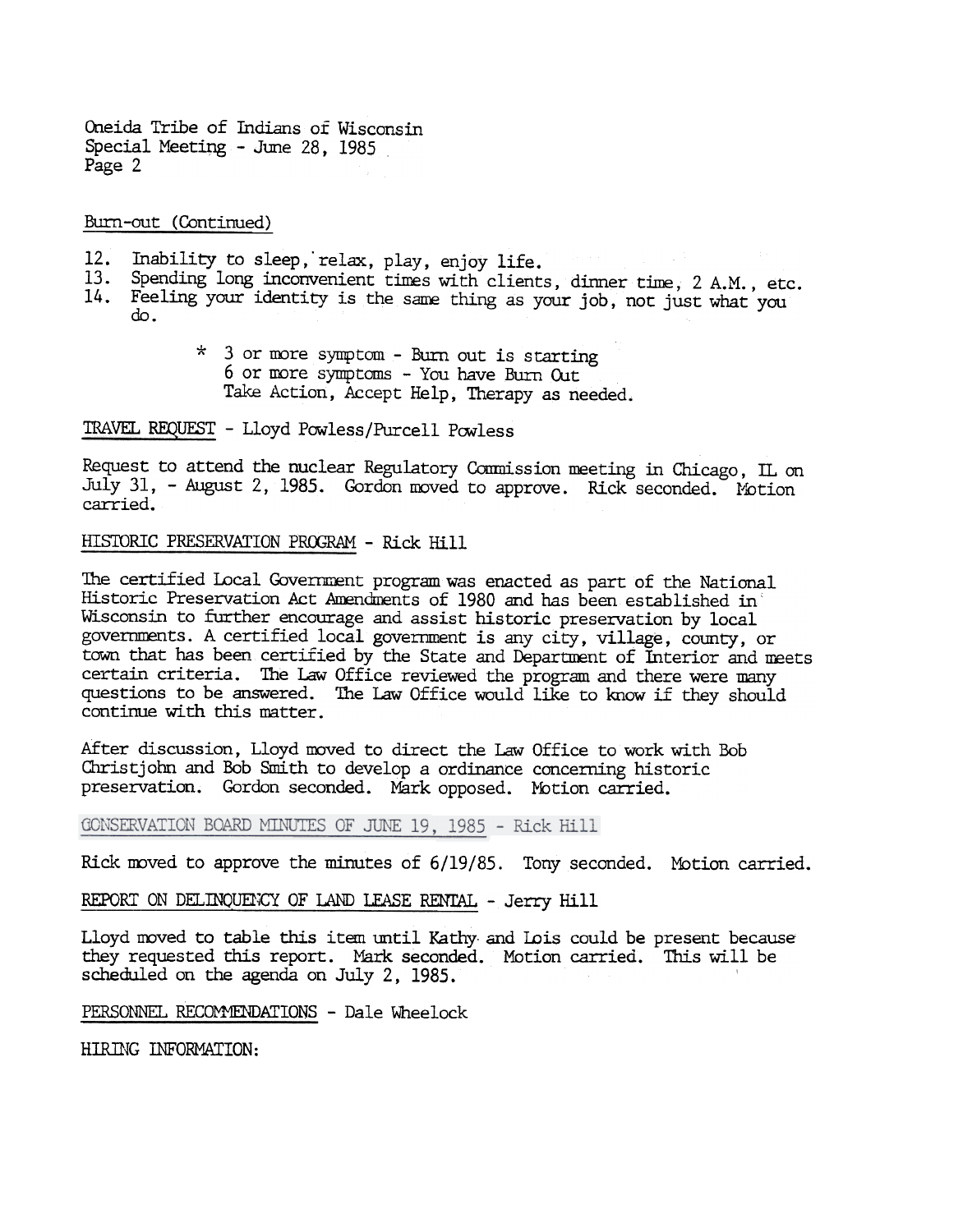Oneida Tribe of Indians of Wisconsin Special Meeting -June 28, 1985 Page 3

Secretary - Personnel Office - Grade 8 1) Marilyn Teller

Food Service Workers - Temporary (to fill in during vacations), Grade 4 Employment in the following order:

- 1) Kay F. Christiohn
- 2) Dennis J. King
- 3) Nancy A. Dallas
- 4) Hazel M. Skenandore
- 5) Florence M. John

-Request to reclassify the Speech/Language Clinician position for the Tribal School from Grade 12 to Grade 16. The Oneida Tribe has a similar position at Grade 16. This reclassification will bring consistency to these similar positions and aid in the recruitment process of the position. Lloyd moved to approve. Mark seconded. Tony opposed. Motion carried.

# RESOLUTION FOR GROUND WATER MONITORING PROGRAM - John Spangberg

These two resolutions request matching funds from the BIA to do monitoring at the old abandoned Town of Oneida land fill and the tribal land next to the Fort Howard Sludge Disposal Lagoons. Mark moved to adopt Resolution  $#6-28-85-A$  and Resolution  $#6-28-85-B$ . Gordon seconded. Motion carried.

#### MINUTES 'fO BE. APPROVED

| May 31, 1985  | Approved as Read |                       |
|---------------|------------------|-----------------------|
| June 4, 1985  | Approved as Read |                       |
| June 5, 1985  | Approved as Read |                       |
| June 7, 1985  | Approved as Read |                       |
| June 11, 1985 | Approved as Read |                       |
| June 14, 1985 | Approved as Read |                       |
| June 18, 1985 |                  | Approved as Corrected |
| June 21, 1985 | Approved as Read |                       |
|               |                  |                       |

#### SERVICES CONTRACT BEIWEEN DR. C.W. SCHWIESSOW AND ONEIDA HEALTH CENTER

This contract is for a rabies clinic on Tuesday, July 23, 1985 at a cost \$100.00.

Dave moved to approve, Lloyd seconded. Mark abstained. Motion carried.

REOUEST FROM NATIVE AMERICAN CENTER ON BINGO - Mark Powless.

The Native American Center requested that they be able to go through the Bingo operation at Oneida to familiarize themselves to better assist their client and they would also like to have Sandy Ninham come to the Study Committee for one evening to give a presentation on the Oneida Bingo and answer questions.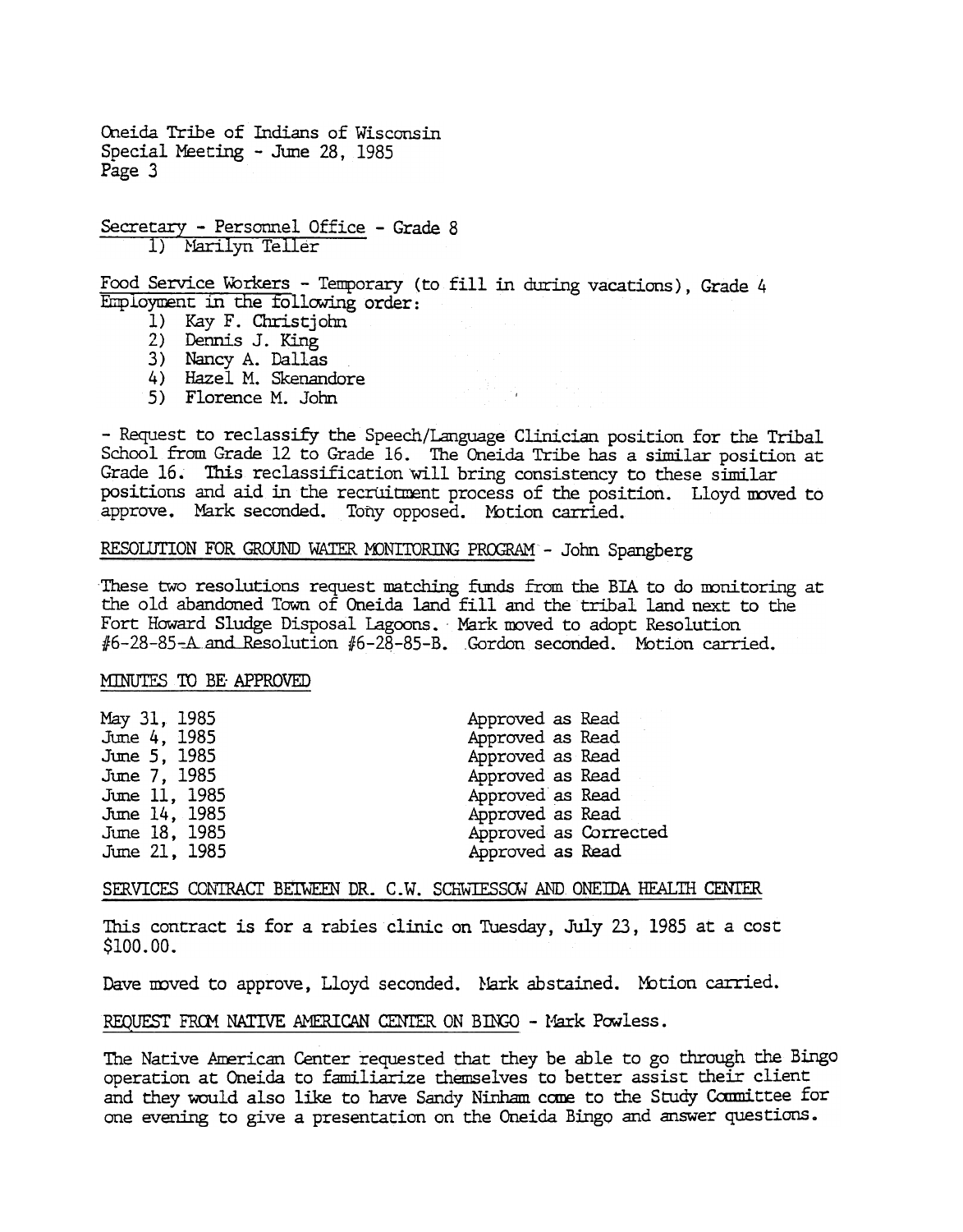Oneida Tribe of Indians of Wisconsin Special Meeting - June 28, 1985 Page 4

# REQUEST FROM NATIVE AMERICAN CENTER (CONTINUED)

Mark recommended that we not work with the Native American Center because their client will be contracting with a management firm instead of doing the management themselves.

After discussion, Dave moved to reject the request from the Native American Center. Mark seconded, Lloyd and Gordon opposed. Motion carried.

Discussion followed on presenting a counter proposal using the Oneida Bingo Plan. Mark made a motion that the Oneida Tribe would offer a counter proposal to the Wisconsin Winnebago Tribe in regards to their request to the Native American Center. Dave seconded. Motion carried.

# RECOMMENDATION FROM THE INVESTMENT COMMITTEE - Bob Christjohn

The Investment Committee recommended using the Acheson Fund assets to secure a loan for equipment acquisition. The plan is as follows:

A. Purchase Prices: Copiers 27,225 6,294 Typewriters 87,000 Vehicles \$120,519 **TOTAL** 24,104 Down Payment Acheson

| в.     |   |                 |        | Revenue (After Loan Payments & Expenses) (To Acheson) |         |
|--------|---|-----------------|--------|-------------------------------------------------------|---------|
|        |   |                 |        | This Year                                             | Total   |
| Year 1 |   |                 |        | 6,106                                                 | 6,106   |
|        |   |                 |        | 6,106                                                 | 12,212  |
|        |   |                 |        | 6,106                                                 | 18,318  |
|        | 4 |                 |        | 16,909                                                | 35,227  |
|        |   |                 |        | 19,986                                                | 55,213  |
|        | 6 |                 |        | 22,711                                                | 77,924  |
|        |   |                 |        | 16,950                                                | 94,874  |
|        |   |                 |        | 16,950                                                | 111,824 |
|        |   | Iess Investment | 24.104 |                                                       |         |

|        | Less Invesument | 44,104 |
|--------|-----------------|--------|
| R.O.I. |                 | 87,719 |

| Effective Interest Rate = $21\%$ |            |
|----------------------------------|------------|
| Growth Rate                      | $= 26%$    |
| Average Annual Yield             | $= 49.49%$ |